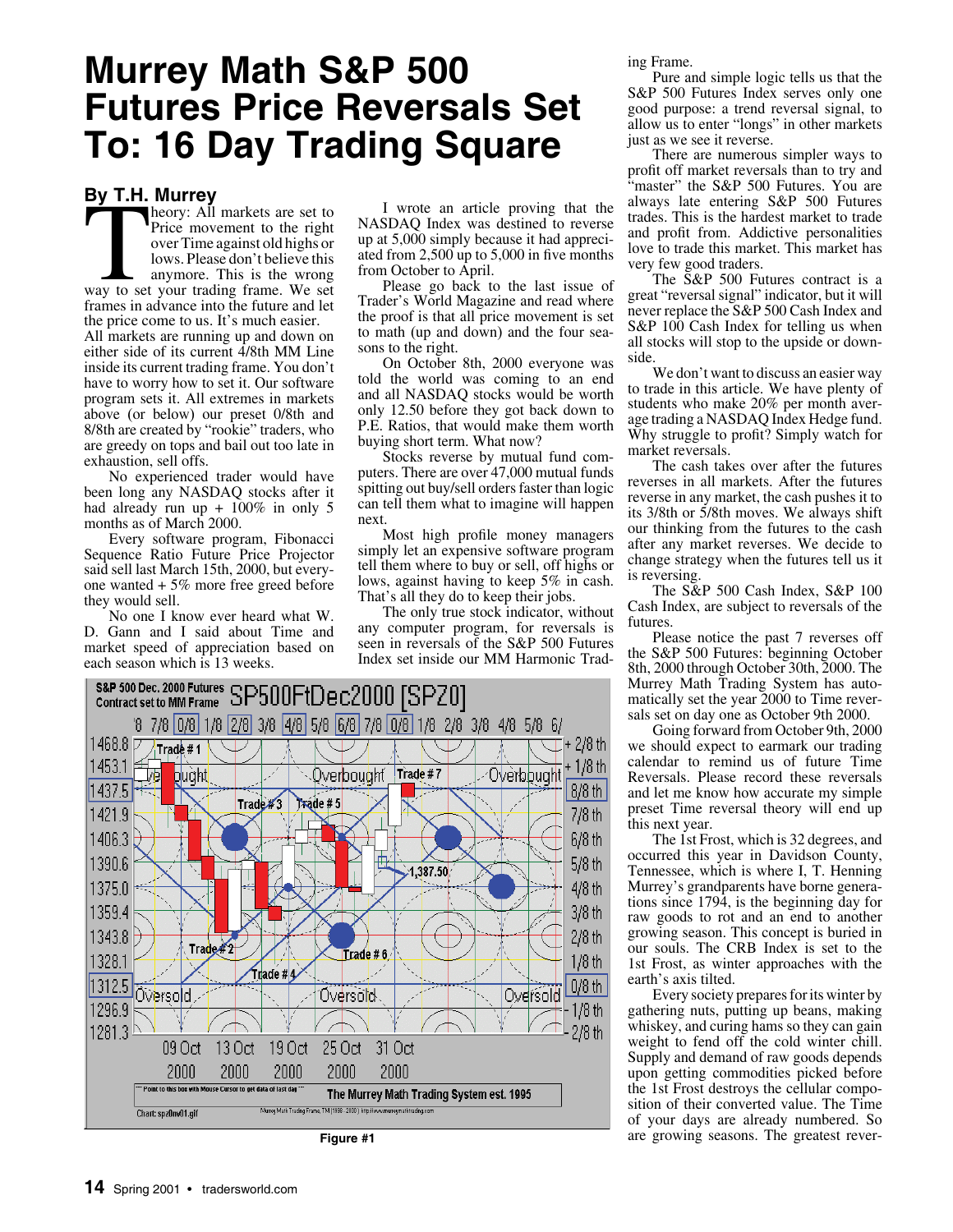sal days are already numbered if you start on our 1st Frost Day, which changes each year. We are in a Leap Year presently. In Murrey Math you are instructed to reset your trading frame off preset Times. Most traders start from a high or low which is the wrong way to do it.

 If you really knew back in 1927 how simple it is to trade, would you tell other traders the truth? Gann told the world he would let them know that the crash would come in the 1st Fall Frost of 1929 and the low in the Depression would occur exactly 6 months on the other side of the axis tilt of the Earth, which was July 4th, 1932. You don't have to go back any earlier than the 1st Frost of 1999, when the NASDAQ Index was down at 2,500. It reversed up fast and 5 months later it had doubled in price.  $2,500$  to  $5,000$  in five months has never been done before. Four weeks later it had fallen back 75 percent. Gann said all markets should fall back 50 percent after a fast run up to be worthy of buying short term. Where was Gann when we needed his common sense?

The Time 19.53125 years equals 1/8th speed. Please move forward every 19.5 years from the high of 1929 and see what the Dow 30 Stocks did. It reversed off these old MM 1/8th dates. If you ever come to the truth on this subject you will see it. W. D. Gann and I saw that all markets begin over every fall on the 1st Frost. You have no choice but to convert to our way of thinking, learning, trading, and finally profiting off simple rules. Please try and decipher all those esoteric trading strategies set to cabalistic terse jargon. It takes the average trader one cycle of the moon to unlearn bad trading habits. If you want to speed up your mental habit convert it to pure logic? You must change techniques.

Please come to my web site and look at stocks, bonds, currencies, and commodity charts set to last year's automatic Time Reversal Dates set off last year's Frost. We set all markets to the same simple Time Frame: Frost. There are three sets of Internal Time Frames inside one year's trading calendar:

- 
- 1) 64 days<br>2) 32 days 2) 32 days
- 3) 16 day

The Sixteen day Time Trading Frame is a traders' frame price/speed/ratio that gives you the most profit per run up or down.

Since every investor coming into trading is a beginner. Every market also must start over. Everything has a birthday or starting point. Now, let's move into this year's new Time Trading Frame, which started on my birthday. This year we are "running" to: 4, 8, 16, 32, or 64 days, off my birthday, which occurred October 9th 1942, which next spring shall be exactly + 3/8th which is 58.59 years.

# THE FUTURES FORECAST

The futures forecast uses Elliott Wave and Fibonacci Cycle Techniques to help predict cycle tops and bottoms for futures and option traders.

When is the next cycle high for the **stock market**? Has the low in **currencies** been made? A new bull move for **precious metals**? Have we seen the high for **crude oi**l and **unleaded gas**?

Where should the low in **T-Bonds** be? Where is the high point for **cattle** and **hogs**? A new bull market in **beans**, **wheat**, and **corn**?

Write or call for your **FREE** copy of the most recent update, or for information to set up an account.

# **1-800-621-2719 www.anspacher.com ADM Investor Services** 10 S Wacker Dr. #2935 Chicago, IL 60606

#### **For more information circle No. 11**

My life-span is set to El Nino. El Nino is set to 156.25 years in time. This may be proven going back to minus 10,390 b.c. and the star Soraya that shined into the Pyramid at Giza, in Egypt. This star was called Teli in Gensis. It means ball on a string.

All markets want to reverse off Time Cycles of 19.53125 years. We must learn to be more exact with our Time Prediction Frames. There is no 20-year cycle. There is no 60 year cycle. You must get this out of your trading strategy. W. D. Gann copied this cycle from The Book of fate from China. Did you know it? Please convert to 19.53125 year cycles.

Please multiply 19.53125 years by 3 or 5 or 8 and look for market reverses off this starting point? Hint: I have already revealed this in an earlier article in Trader's World Magazine some issues back.

We may start our preset Murrey Math Time Lines: 4 days, 8 days, 16 days, 32 days or 64 days. This is why Muneshia Homma, from Japan, in 1724 said no commodity wants to move in one direction, up or down, more than 10 to 12 days in a row.

Were you really surprised when the NASDAQ Index fell - 75% in only four weeks, when it had just run up +  $100\%$  in only 5 months.

Please read how W. D. Gann and I predict about market "doubles" against multiples of the number thirteen. Thirteen equates to the alphabet's word love and one. One MM Trading Frame of 64 days is equal to one quarter or thirteen. This is how we anticipate Time market reversals forward. We know to begin on the 1st Frost:

- # 0 October 9th, zero day,
- # 1 October 13th, 25% day,
- # 2 October 19th, 50% day,
- # 3 October 25th, 75% day,
- # 4 October 31st, 100% day.

The Murrey Math Trading System's 1995 preset Time dates matches up to the T-3 Rule by the S.E.C. This forces every stock trader to align himself to our natural Time reversals by forcing brokerage houses to keep your money for three days after you sell, then give it back on the fourth day. This stimulates cash flow infusions on our preset days, once any market starts reversing on our MM Time Lines. T. Henning Murrey set the market's rhythm to the hertz magnetism of the Earth: 3:1, four days. Please don't try and understand it, just use it.

Start of the 2nd (16 day) Frame was October 31st 2000. Based on this, the general markets should fall lower short term. Please look at our chart of the S&P 500 Futures, Dec. 2000 Contract and see for yourself how often the stock market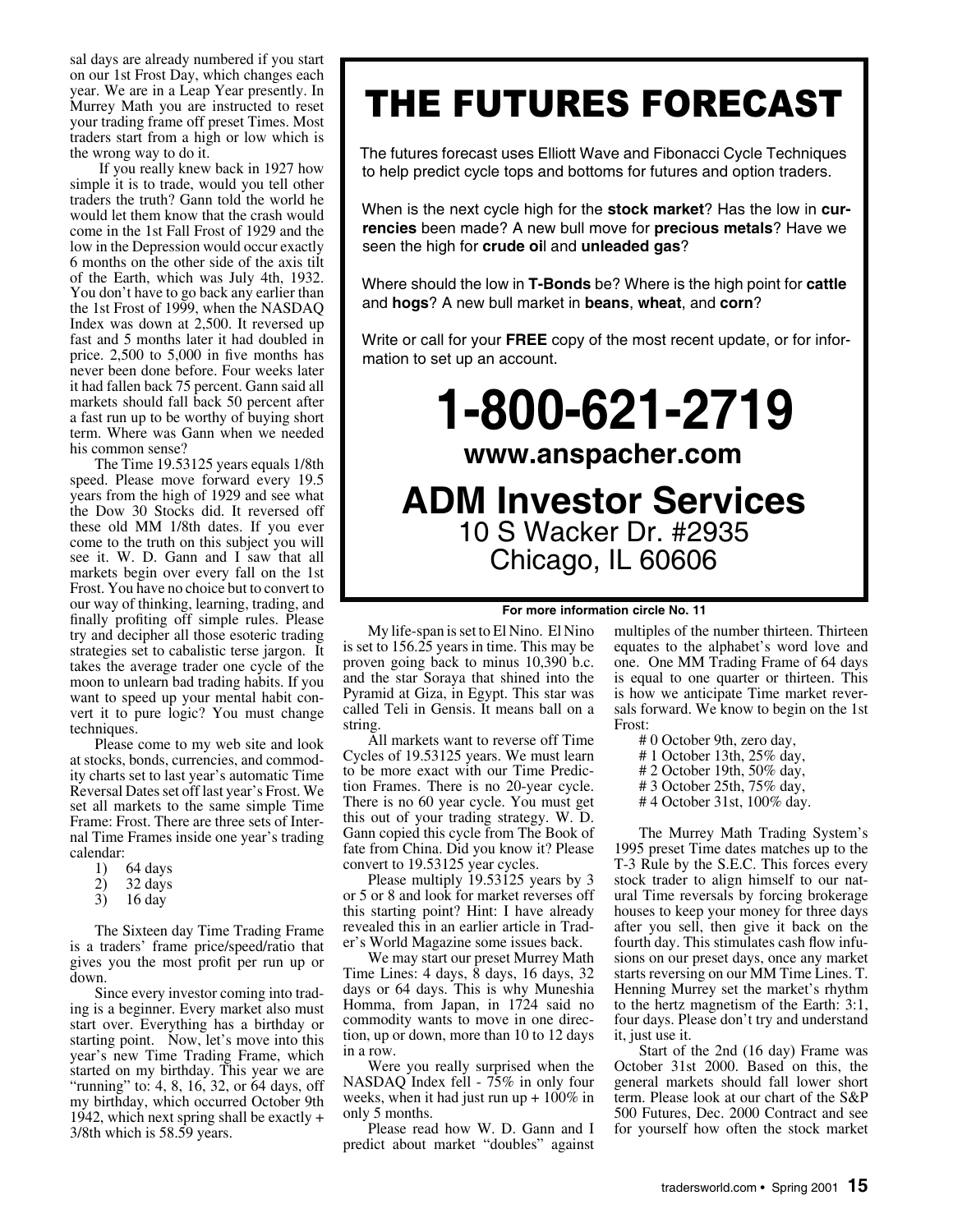# Jack Winkleman Trading Seminar

## If you are looking to learn the most advanced trading method limited to just 20 people at this this important seminar.

Mr. Winkleman will teach you the secret to trading using his Gann mathematical techniques never revealed before! Your learn:

- Gann's secret number and how to apply it to the market.
- How to forecast the probable highs/lows and their dates.
- How to tell if its going to be a high or a low on a specific date.
- To apply squares in a natural way from highs and lows.
- Where to expect the next recurring cycle.
- Unique astro timing of the markets.
- You'll also learn how you yourself should trade that market
- Gann's secret number and how to apply it to the market.
- How to get an almost perfect 100% trade. And much, much more...

 Price: \$2500 (you won't be disappointed!)

*Plus you get 3 months of telephone followup. A NONDISCLOSURE FORM MUST BE SIGNED.*

### **For more information or to register go to: www.tradersworld.com/seminars Call 1-800-288-4266**

#### **For more information circle No. 12**

reverses off our preset dates. See Figure # 1. Please begin a count of 4, 8, 16, 32, and 64 trading days for the next year and "record" how many reverses occur on this simple Time formula.

We are able to predict the future of the S&P 500 Futures market off my birthday, for this year. It will be consistent for the next 1,250 years into the next millennium.

Every sixteen trading days we get stronger reverses. Why waste your trading strategy learning time trying to figure, which is the best Time Reversal Day off which Time Frame. Simply remember to count to 16.

Please look at October 9th and now go out into the future to October 31st for the next reverse. Gann told you to take the last high or low extreme, going back at least one year. and set your square in Time and set your 8/8th.

We believe that with Murrey Math we can fine-tune your thinking by accepting preset Price and Time MM Lines and not waste Time by guessing where to start any Frame.

Does it really matter to you if you miss, by one day, a reversal in the Dow 30 if it moves up + 1,250 points the next eight? The Dow 30 Stocks just went up 1,250 points one day after everyone was bragging about predicting lower lows. Why do so many want markets to drop lower after they are already low?

87.5% of all traders spend too much time studying Time reversals, when they should be cashing in on 2/8th Price moves. Everyone is still thinking the markets are low and we see that you could have made + 482 points in the hardest market to trade, by simply reversing every four days.

Today, we are discussing Time. We want to automatically preset our Time Square and trade off standard Time Lines inside the Trading Frame. We always go back 12 months, then 6, then three months for support or resistance to go long or short against.

If you look at charts done by W. D. Gann, you will arrive at the same conclusion, as we did, that all markets begin each fall on the 1st frost. If you believe thirteen to be a lucky number, please go and see what markets do every 3 months or 13 weeks. A detailed study of major stock market reverses was done by an Australian and he reported that 87.5% of all big moves occur within one week of each thirteen week cycle extending out from the last week in September. Why does this repeat happen?

W. D. Gann laughed at all of you for not seeing his joke in his famous May 1948 Soybean chart. Please go back to October in 1947, and you shall see what I did. He began his famous astrological chart simply off the 1st Frost. It was so simple he hid it from you by calling it May 1948.

Most traders don't like doing their homework, so they want someone to tell them how, when and what to trade. Now, if the trade doesn't work every time they switch witch doctor gurus to another one, who will think as they do not as they need.

Most new rookie traders and old worn out traders are out there trying to learn too much information, when all you need to know is which four ways to measure any market's reversal. All markets reverse off:

1) horizontal MM Price lines, 2) vertical MM Time lines, 3)45 degree angled MM Lines 4) 11.25 degree MM Speed lines.

Presently, we are addressing the 2nd most critical traders' strategy which it's Time. Historical Note: Gann "preached" Time is the 1st factor and Price is second. We have found that with computers (today) Price is # 1.

Time Reversals must be "filtered" into the other primary "filters" that give us directional changes based on thinking and consumption.

Stocks are traded off thinking. Commodities are traded off consumption. You can miss quote, but can't destroy millions of acres of soybeans, when you see them piled up at the rail head waiting for someone to ship them or let them rot at the next rain. Remember: Gann taught commodities only. He hated stocks because they were subject to overnight lies of a few that affected the entire market. Why be subject to others sins?

Gann would laugh at stock traders for allowing themselves to be subject to losing gains from the whim of news hounds who whip lash entire markets off one sentence of "poor earnings." Does it happen today?

If coffee falls from too much over supply does Orange Juice fall in sympathy? Does lumber fall when Cotton falls? Do Live Hogs go up when Live Cattle moves higher? Why care? All markets are reacting to:

1) our Internal Harmonic MM Lines,

2) our Internal 5 Circles of Conflict,

3) the last high and low extremes, actually the present 0/8th and 8/8th off the closest 4/8th,

4) where any market is (currently) above or below its MM 4/8th.

Please count how far our futures market ran up or down inside our preset Time Frame:

Trade # 1 fell - 7/8th,

- Trade  $# 2$  rose  $+ 3/8$ th,
- Trade # 3 fell 4/8th,

Trade  $# 4$  rose  $+ 6/8$ th,

Trade # 5 fell - 5/8th,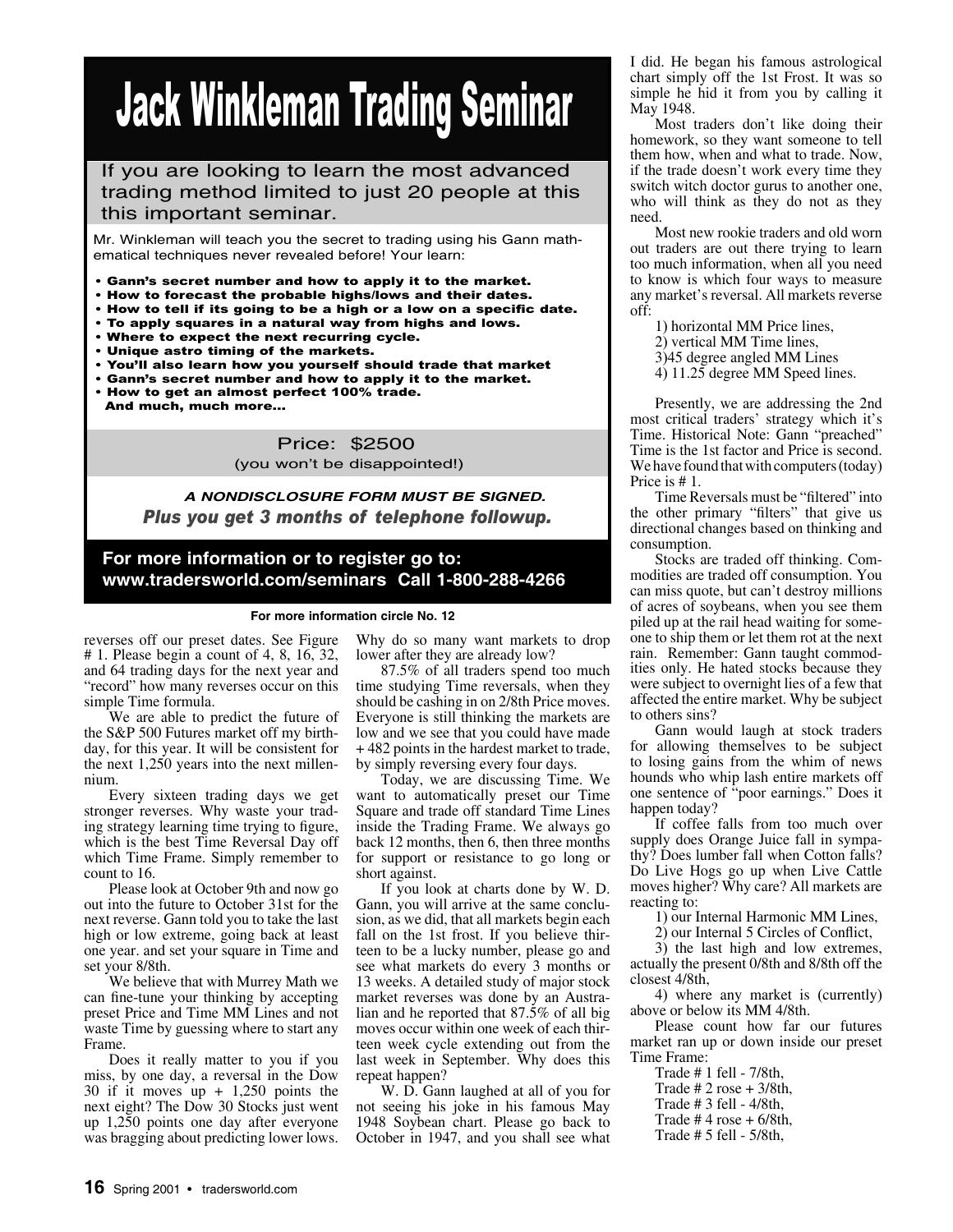Trade  $# 6$  rose  $+ 6/8$ th,

Trade  $# 7$  fell - one  $\frac{1}{2}$  of 1/8th.

No actual extreme high/low reversal is considered when we set our 8/8th. Every other software program sets trading action against the two latest and widest extremes. Wrong.

Murrey Math students prefer to believe what W. D. Gann said on page 64, which was to trade the natural numbers. Do you? We have addressed this natural trading frame in previous articles in this magazine. Gann spoke to the subject of seasonal and anniversary date reversals. We concur. Please don't fall into the Fibonacci Ratio trap of believing all markets are driven by a desire to want to reverse after 3/8th or 5/8th. Please don't fall into the bean counting trap of thinking every move is going to be 3/8th or 5/8th. You will miss the fast money waiting for the big move. Please go and count how many moves reverse after only 2/8th.

Why do you think Mr. Gann pushed the 3/8th and 5/8th move theory? Do think he was exiting off your staying in an extra 1/8th? Yes sir. Remember he only stayed in a trade an average of 43 minutes. If he told you to follow the trend, why didn't he?

Would you be satisfied to close out your positions with only 2/8th profit, or would you want to make the last 1/8th of every move?

The question comes down to whether or not you want to make fast money or try and brag about how many successful trades you made with a high profit margin. Who cares later? This market has run up and down a total of 31/8ths and it still hasn't escaped our MM Trading Frame set off an Internal Octave set in a square. The Chinese exposed this simple musical box stanza logic in 3,125 b.c.

Each 1/8th, for this market, is equal to 15.625 points El Nino. Each S&P point move is worth  $+$  \$ 250. Please read forward and count how many total points profit reversing off Murrey Math Price and Time accumulates.

Everyone can always make any trade the next day after there is no threat of loss. Please read what happened:

1) Reversal (on high at) MM 7/8th Time Line: 1,456 - fell to 1,343.75. Stopped down on MMT Line 2/8th, exactly. Fall: exactly - 7/8th) inside MM Harmonic Trading Frame. Short: winning points in five trading days:  $+ 112.50$  points profit. Special Notice: gap down open: Sell Signal

2) Reversal (on lows at) MM 2/8th Time Line: 1,343.75 - up to 1,390.625. Reversed up on MM 2/8th Line exactly. Long: winning points (in two trading days)  $+47$ points profit. Stopped up on MMT Line 1,390 exactly. Move up (exactly + 3/8th) inside MM Harmonic Trading Frame. Special Notice: Oct. 13th reversal off 45-degree up angle inside square. Special Notice: gap



up open: Buy signal

3) Reversal (on lower highs at) MM 5/8th Trading Line: 1,390 - down to 1,328. Stopped down on MMT Line (exactly) 1/8th. Short position winning points (in only two trading days)  $+ 62.5$  points profit. Fall (exactly - 4/8th) inside MM Harmonic Trading Frame. Special Notice: October 18th reversal touch-reversed exactly off MM Speed Line. Special Notice: gap down open: Sell Signal

4) Reversal (on lows at) MM Trading Line 1,328 - up to 1,421. Reversed up on MMT Line 1/8th 1,328, exactly. Long: winning points, in only four trading days + 93 points profit. Move up:  $(exactly + 5/8th)$ inside MM Harmonic Trading Frame. Special Notice: October 18th reversal signaled off MM Speed Line inside square. Special Notice: gap up open reversal below yesterday's close: Sell Signal below 1,359 MMTL

5) Reversal (up on highs at) MM Trading Line 1,421 - down to 1,348. Reversed down on MMT Line (exactly) 7/8th. Short: winning points (in only five trading days)  $+ 73$  points profit. Move down:  $- 4. \frac{1}{2}$ MMT Lines inside MM Harmonic Trading Frame. Special Notice: low price reversal occurred on: MM Momentum Line 45 degree angle. Special Notice: formed "Evening Star" tails off highs: Sell Signal 6) Reversed (up off lows at) ½ MMT Line 1,348 to 1,437.50 Reversed up on ½ MMT Line. Long: winning points (in only four trading days)  $+ 89$  points. Move up:  $+$ 5/8th MMT Lines inside MM Harmonic Trading Frame. Special Notice: Reversed up exactly off MM Momentum parallel 45 degree angled Trend line

7) Reversed (lower off highs) 1,437.50 Reversed down off 8/8th MMT Line. Move down - ½ of 1/8th. Short: winning pointsin only one trading day Special Notice: gapped up then went lower 18 Trading days: (on 7 trades) resulted in the following: Winners - money - Profits - confidence - wealth - stability - wealth

1) Short: winning points (in five trading days):  $+ 112.50$  points profit

2) Long: winning points (in two trading days)  $+47$  points profit

3) Short: winning points (in only two trading days)  $+ 62.5$  points profit

4) Long: winning points (in only four trading days)  $+93$  points profit

5) Short: winning points (in only five trading days)  $+ 73$  points profit

6) Long: winning points (in only four trading days)  $+89$  points profit

7) Short: winning points (in only one trading day)  $+ 5$  points profit